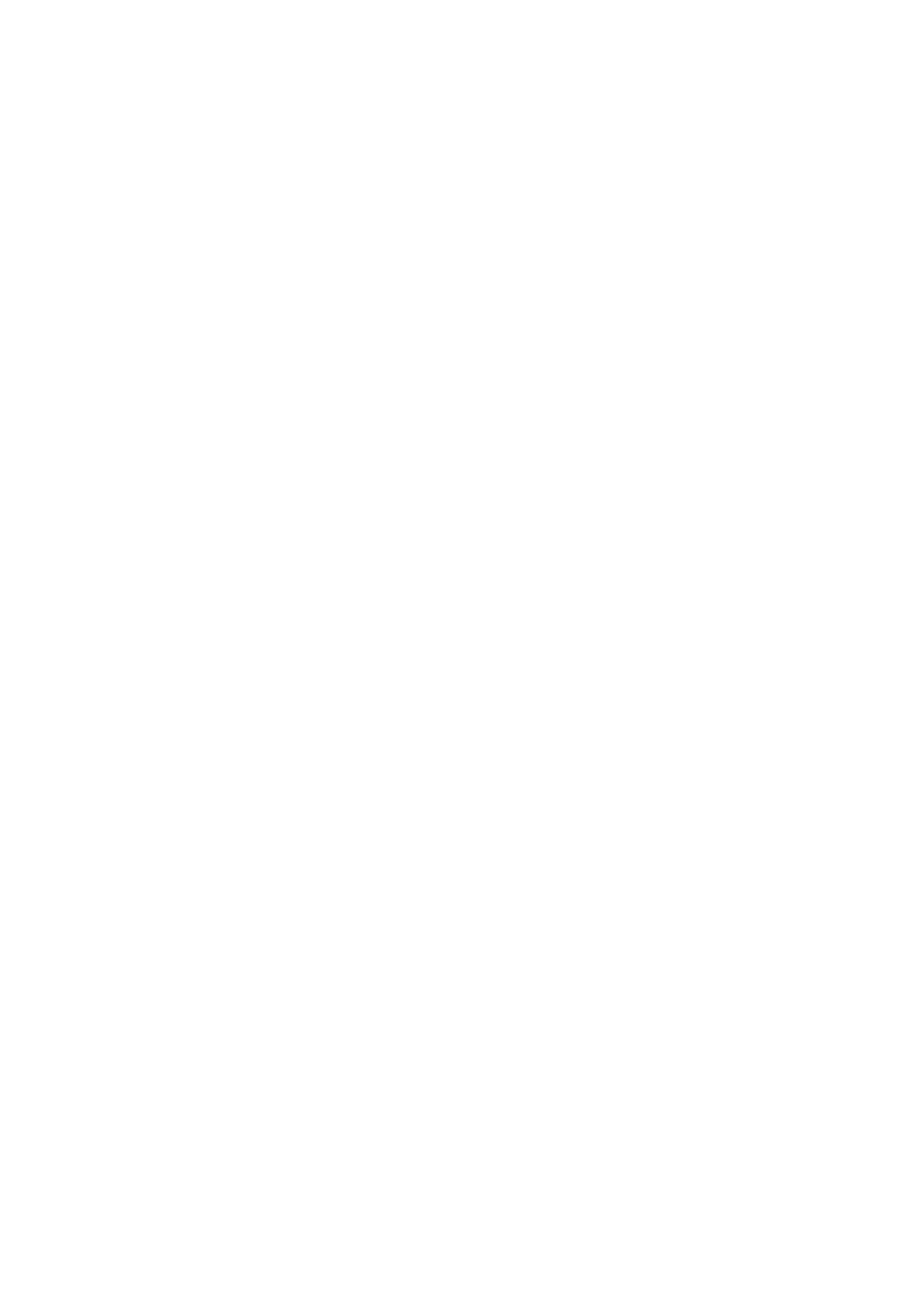INSTITUTE OF SPRING TECHNOLOGY LTD DESIGN DATA SHEET No. 7



#### **DESIGN STRESSES FOR SPRINGS**

### **Introduction**

There are three classifications of severity of stressing and the decision as to which one is involved will determine for any material the maximum permissible operating stress selected. They are:

(i) static loading, i.e. where loading and unloading of the spring occurs comparatively rarely, i.e. not more than (say) 10 000 times during its life.

(ii) limited life fatigue loading: i.e. where loading and unloading of the spring occurs a large but limited number of times, say 10 $4$  to 10 $6$  cycles, during its life.

(iii) unlimited life fatigue loading, i.e. where the loading and unloading of the spring occurs a very large or unlimited number of times, say more than 10 $<sup>6</sup>$  cycles, during its life.</sup>

For a given material a statically loaded spring can safely carry a higher stress than one operating under fatigue conditions, whether the latter be of limited or unlimited life. A limited life spring will be able to carry safely a higher fatigue stress than one required to operate for unlimited life.

The maximum permissible fatigue stress in a spring is dependent on the stress range, i.e. the difference between the maximum and minimum stresses. For example, a spring, which will operate satisfactorily over the stress range 200 – 1000 N/mm<sup>2</sup> will not give such reliable service over the range  $0 - 1000$  N/mm<sup>2</sup>. In the latter case the maximum stress would have to be lowered by an amount dependent on the materials and the surface condition (to perhaps 800 N/mm<sup>2</sup> or less).

The stresses given in this data sheet are for materials which have received the optimum low temperature heat treatment to give the maximum torsional elastic limit and have been subsequently prestressed in manufacture. They are also corrected for coil curvature. They should not therefore be confused with the lower maximum values which the material would withstand in the condition in which it is delivered to the spring maker. The values relate to springs which will be used at room temperature and in an environment which is noncorrosive for that particular material.

The Goodman type fatigue diagrams relate to springs required to withstand cyclical stressing up to  $10^7$  cycles.

If loads are applied at high velocity the maximum fibre stress will be much higher than in the case of slow cyclical loading of the same amplitude. In such cases it will be necessary for the designer to determine the maximum fibre stress that the operating conditions will impose on the spring in order to ensure a satisfactory spring performance.

The recommended maximum permissible stresses are those that the fibres of the material will withstand irrespective of the type of loading, i.e. whether due to slow cyclical loading, rapid cyclical loading giving rise to surging, impulsive (impact) loading, or wave forms which are not simple harmonic.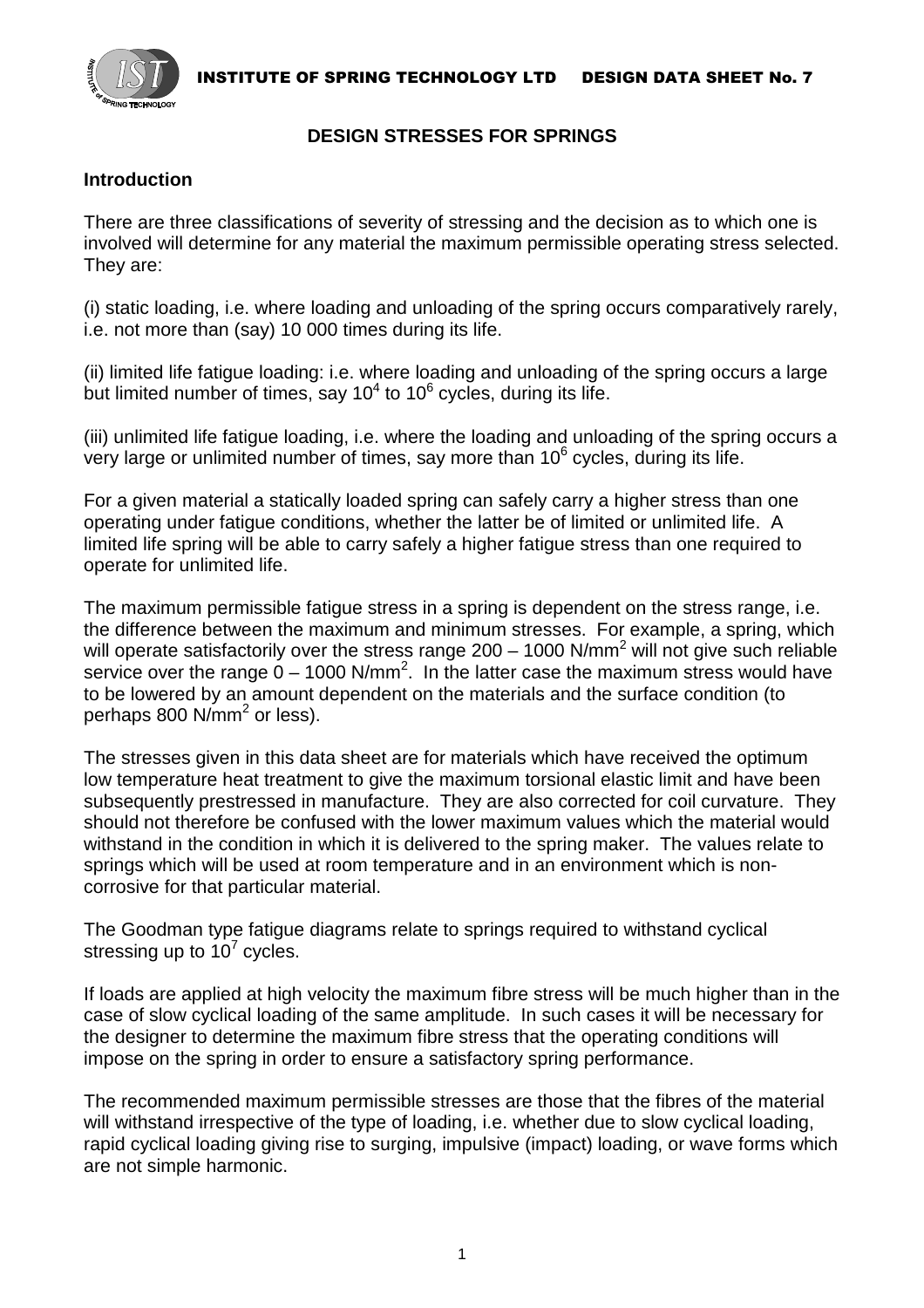



**Figure 1 Relative maximum permissible static operating stresses for spring materials which have been low temperature heat treated and prestressed**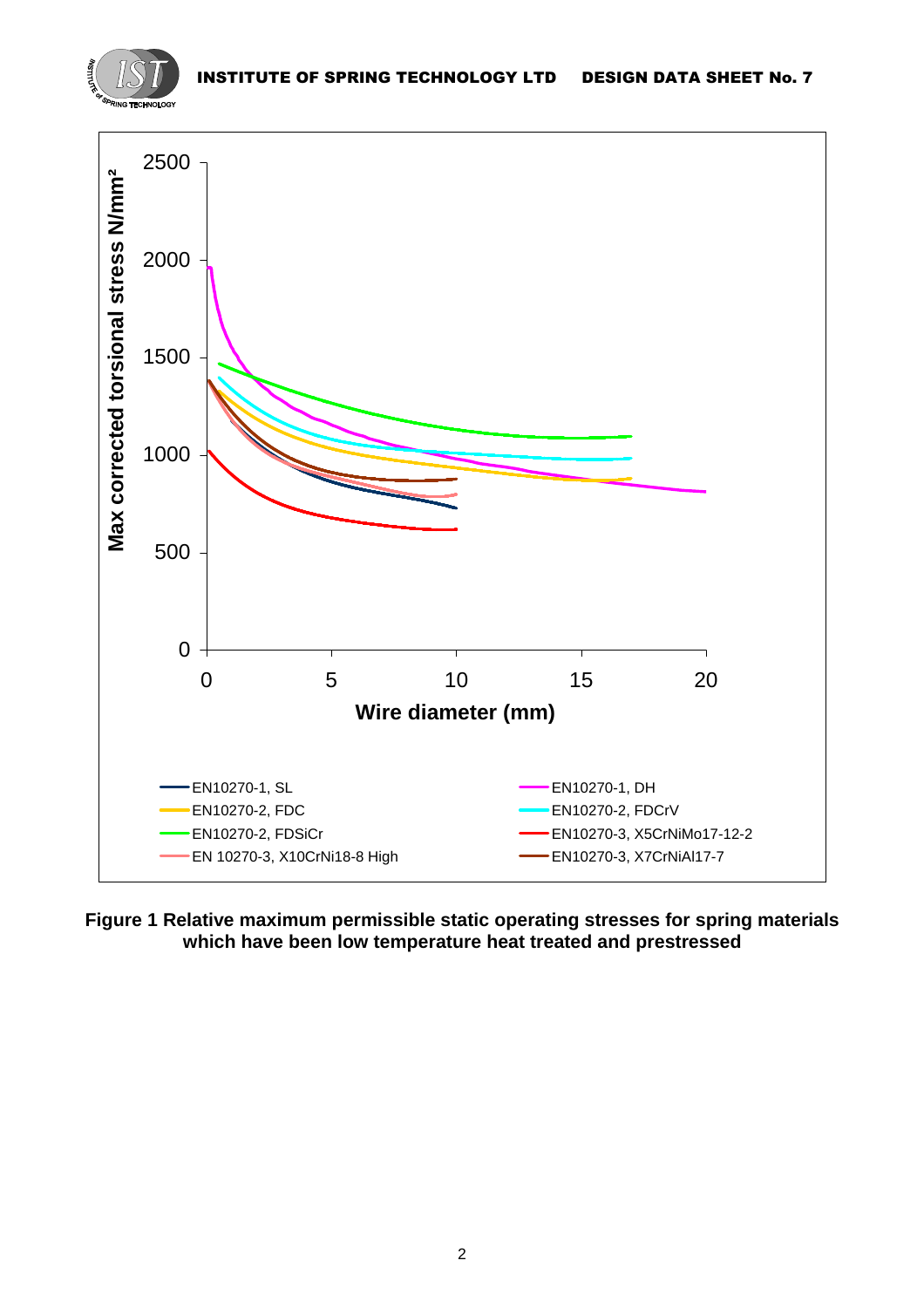



**Figure 2 Maximum permissible static operating stresses for hard drawn patented wire EN 10270-1, SL low temperature heat treated and prestressed.** 



**Figure 3 Maximum permissible static operating stresses for hard drawn EN 10270-1 SM&DM low temperature heat treated and prestressed.**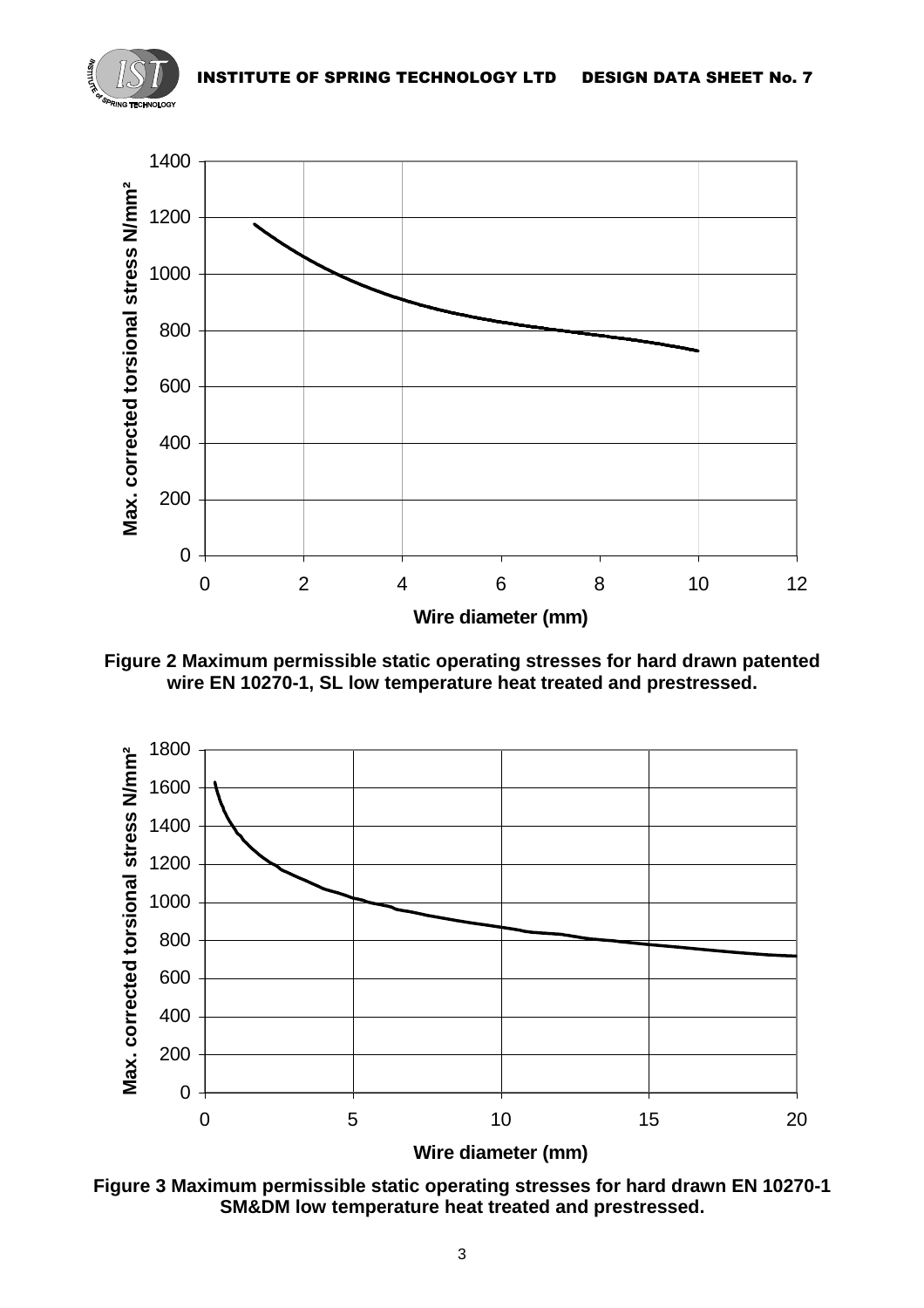



**Figure 4 Maximum permissible static operating stresses for hard drawn EN 10270-1 SH low temperature heat treated and prestressed.** 



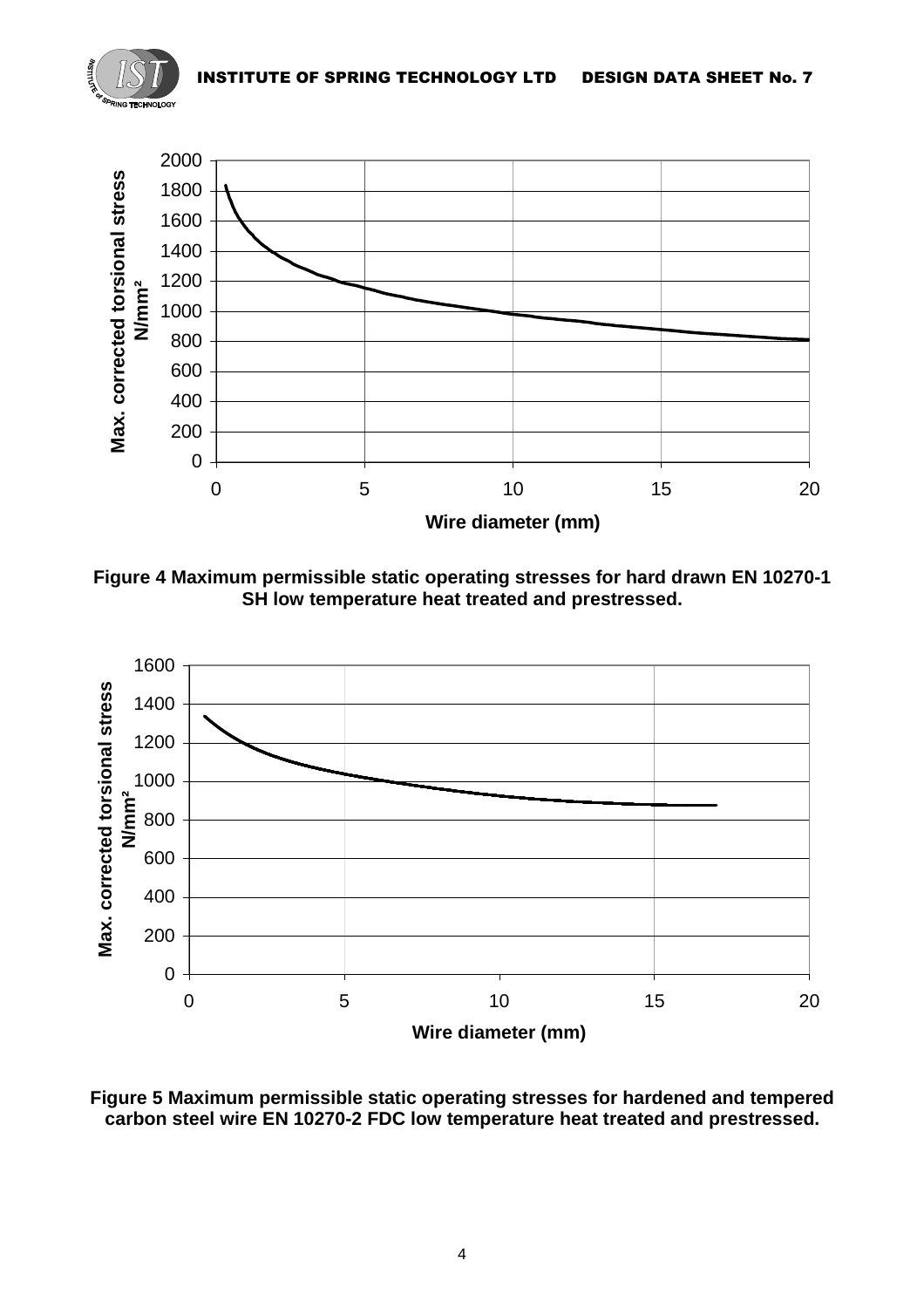







**Figure 7 Maximum permissible static operating stresses for hardened and tempered silicon-chromium steel wire EN 10270-2 FDSiCr low temperature heat treated and prestressed.**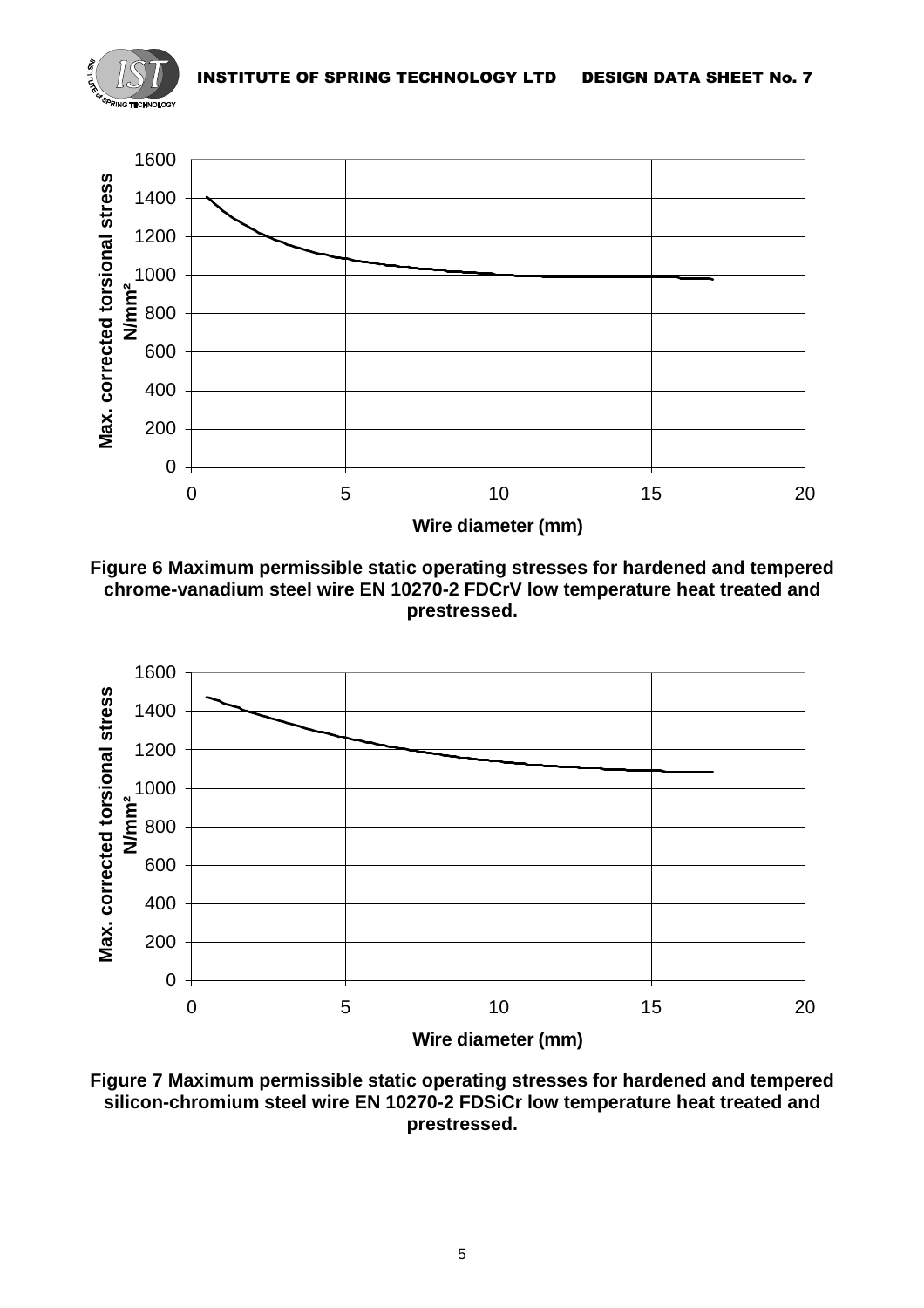



**Figure 8 Maximum permissible static operating stresses for hardened and tempered carbon steel wire EN 10270-2 TDC&VDC low temperature heat treated and prestressed.** 



**Figure 9 Maximum permissible static operating stresses for hardened and tempered chrome-vanadium steel wire EN 10270-2 TDCrV&VDCrV low temperature heat treated and prestressed.**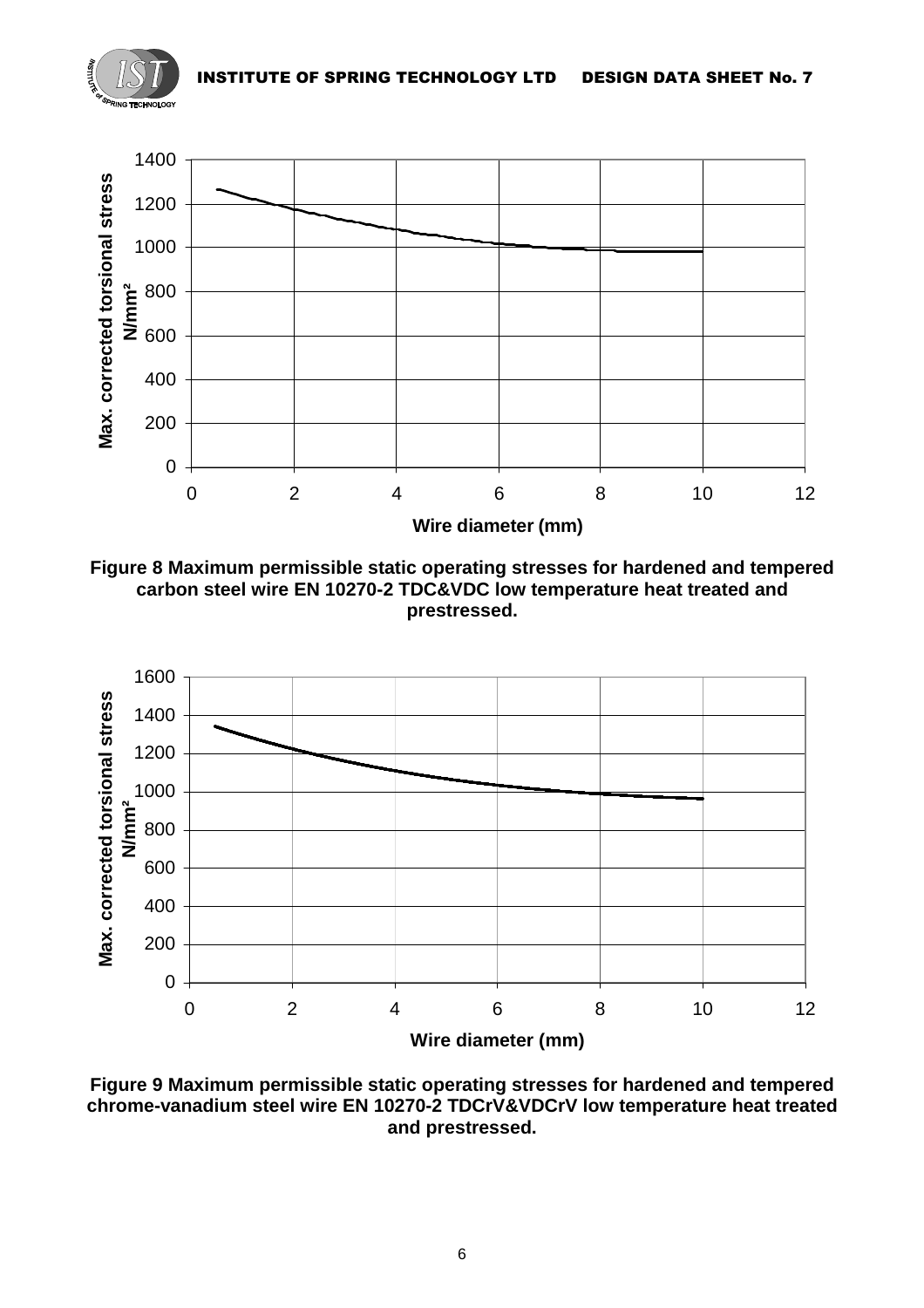



**Figure 10 Maximum permissible static operating stresses for hardened and tempered silicon-chromium steel wire EN 10270-2 TDSiCr&VDSiCr low temperature heat treated and prestressed.**



**Figure 11 Maximum permissible static operating stresses for 18/8 stainless steel wire EN 10270-3, X10CrNi18-8 Normal low temperature heat treated and prestressed.**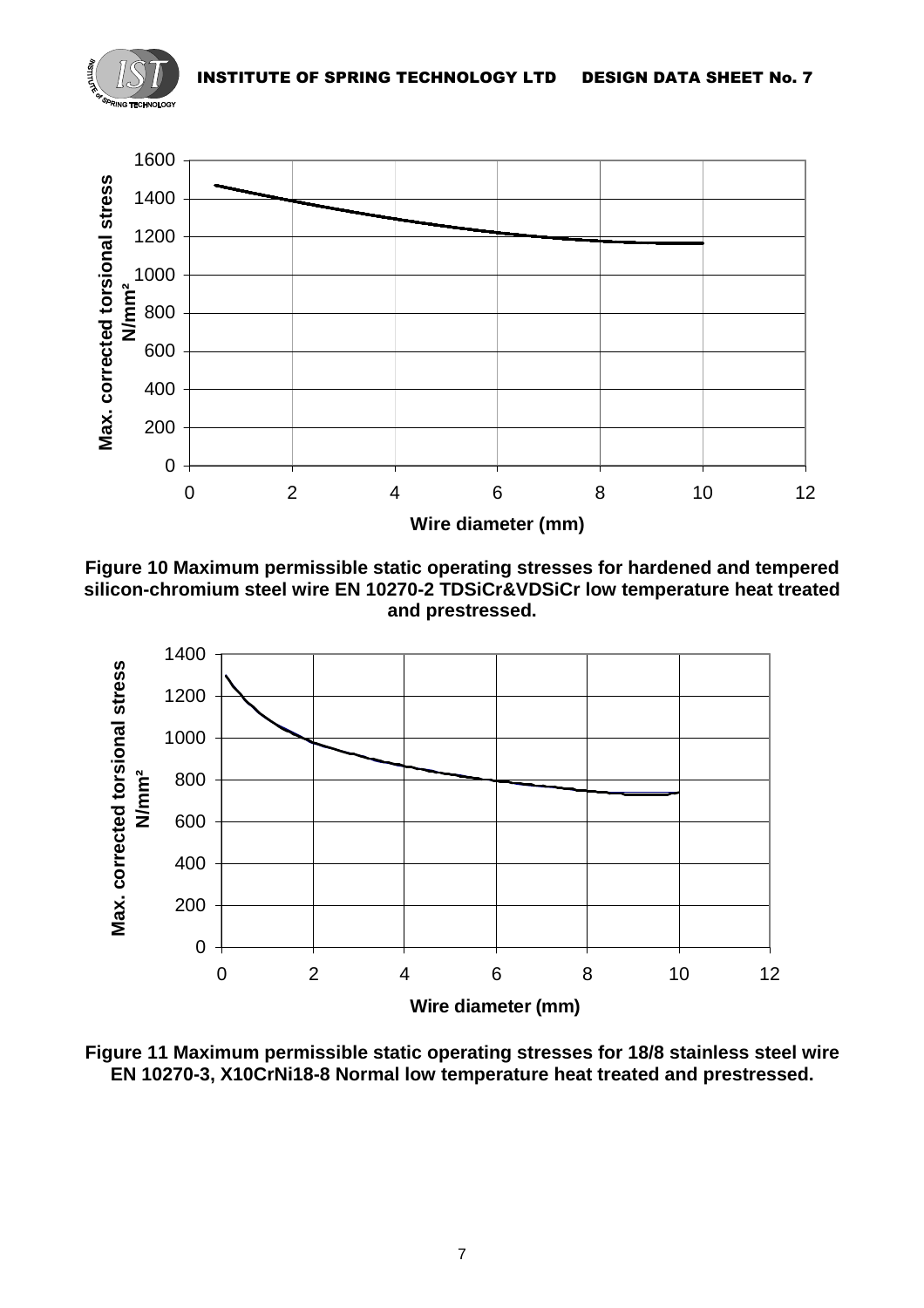



**Figure 12 Maximum permissible static operating stresses for 18/8 stainless steel wire EN 10270-3, X10CrNi18-8 High Tensile low temperature heat treated and prestressed.** 



**Figure 13 Maximum permissible static operating stresses for stainless steel wire EN 10270-3, X5CrNiMo17-12-2 low temperature heat treated and prestressed.**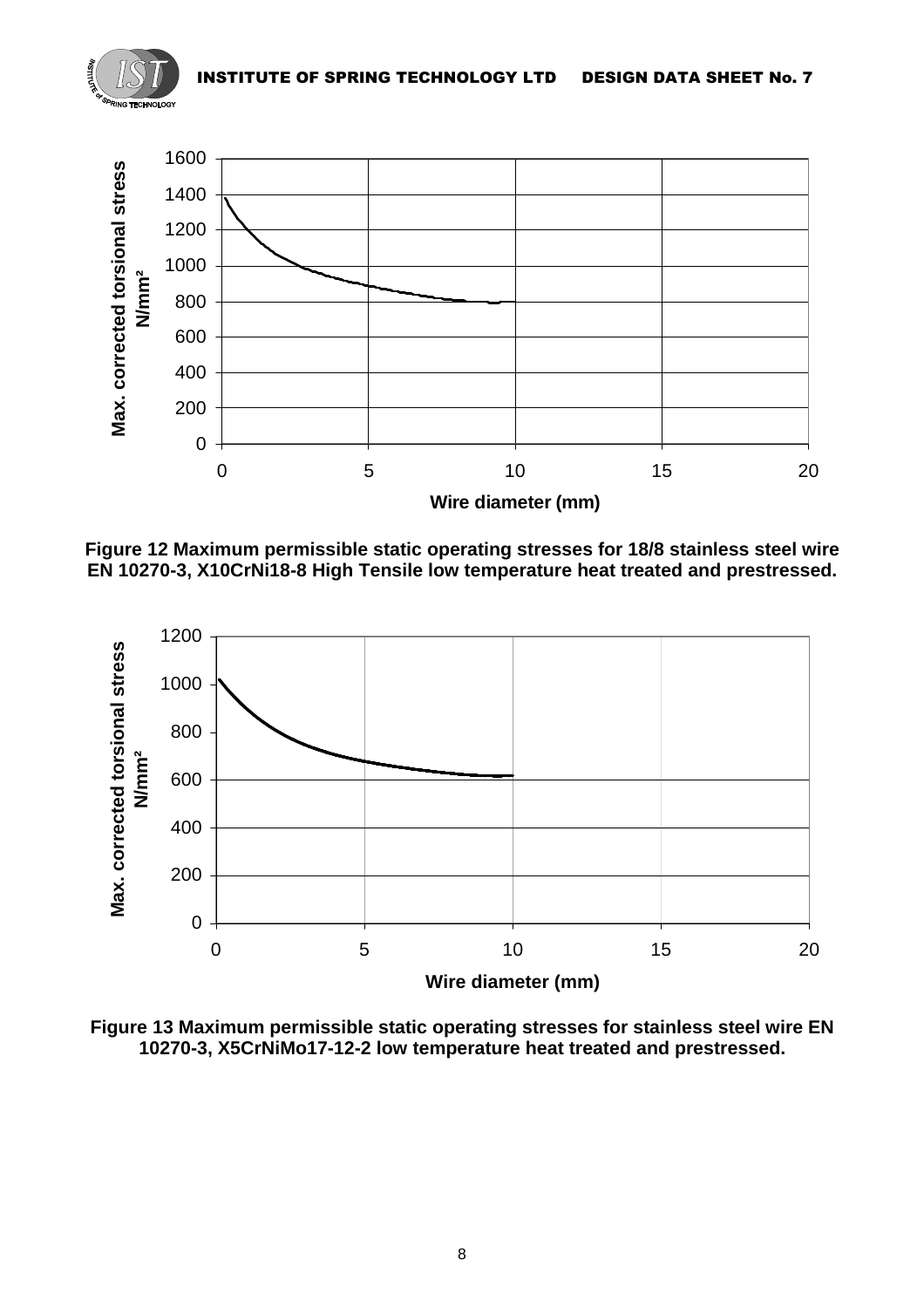



**Figure 14 Maximum permissible static operating stresses for stainless steel wire EN 10270-3, X7CrNiAl17-7 low temperature heat treated and prestressed.**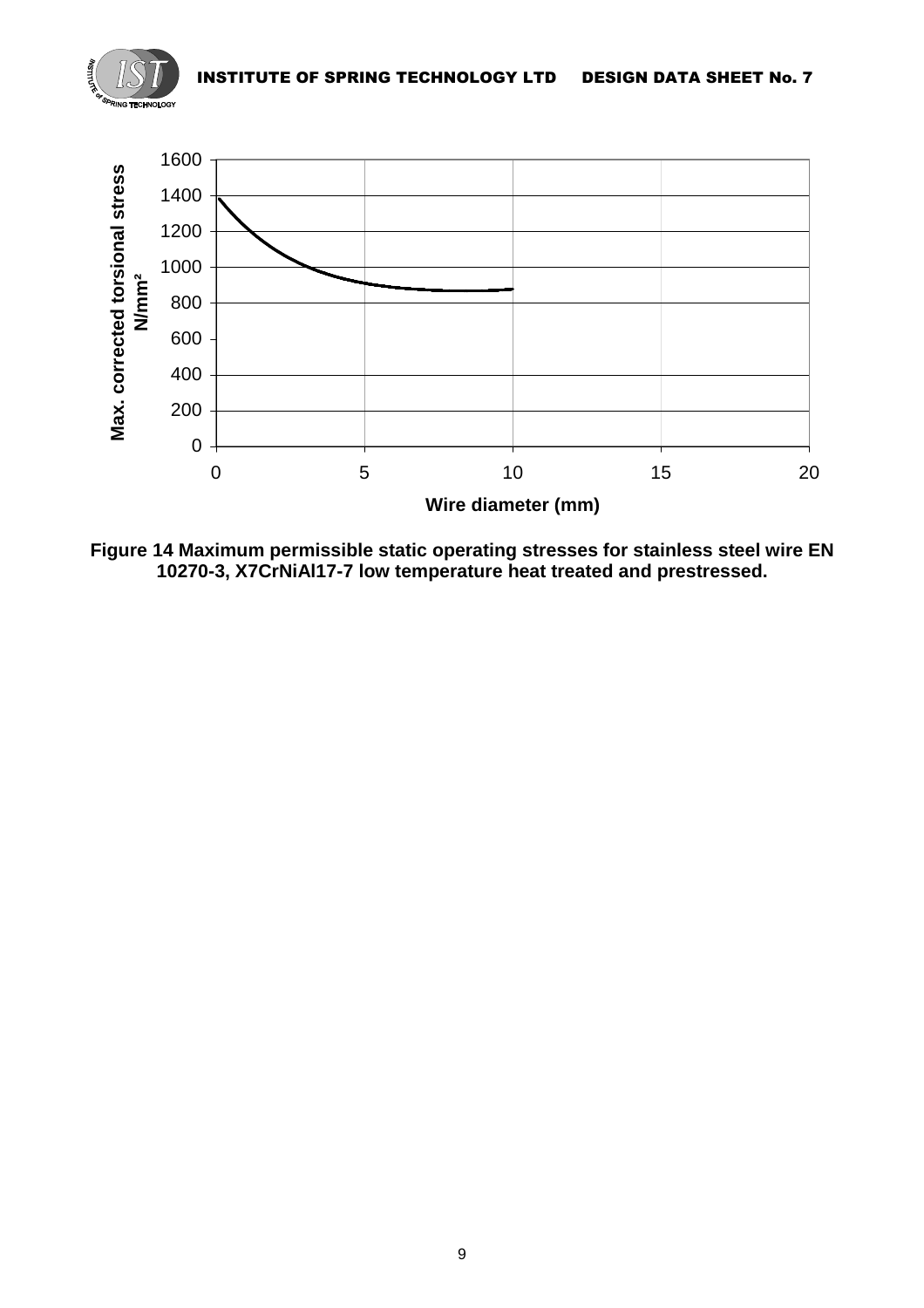







**Figure 16 Fatigue diagram for unpeened, hard drawn patented wire, EN 10270-1 DM (range I), low temperature heat treated and prestressed. Showing the effect of tensile range.**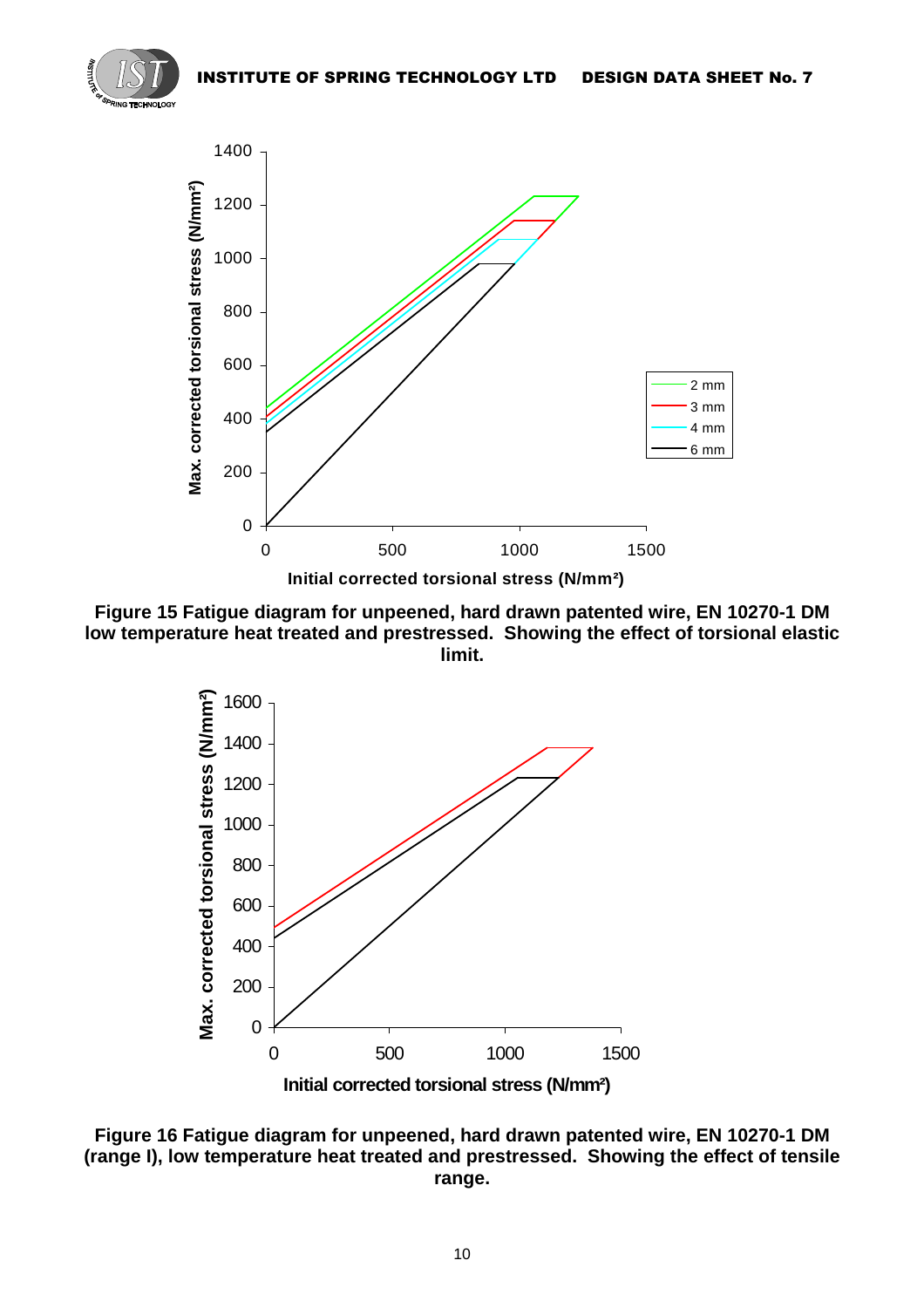



**Figure 17 Fatigue diagram for hard drawn patented wire EN 10270-1 DM low temperature heat treated and prestressed. Showing the effect of shot peening.** 



**Figure 18 Fatigue diagram for unpeened, hard drawn patented wire, EN 10270-1 DH low temperature heat treated and prestressed. Showing the effect of torsional elastic limit.**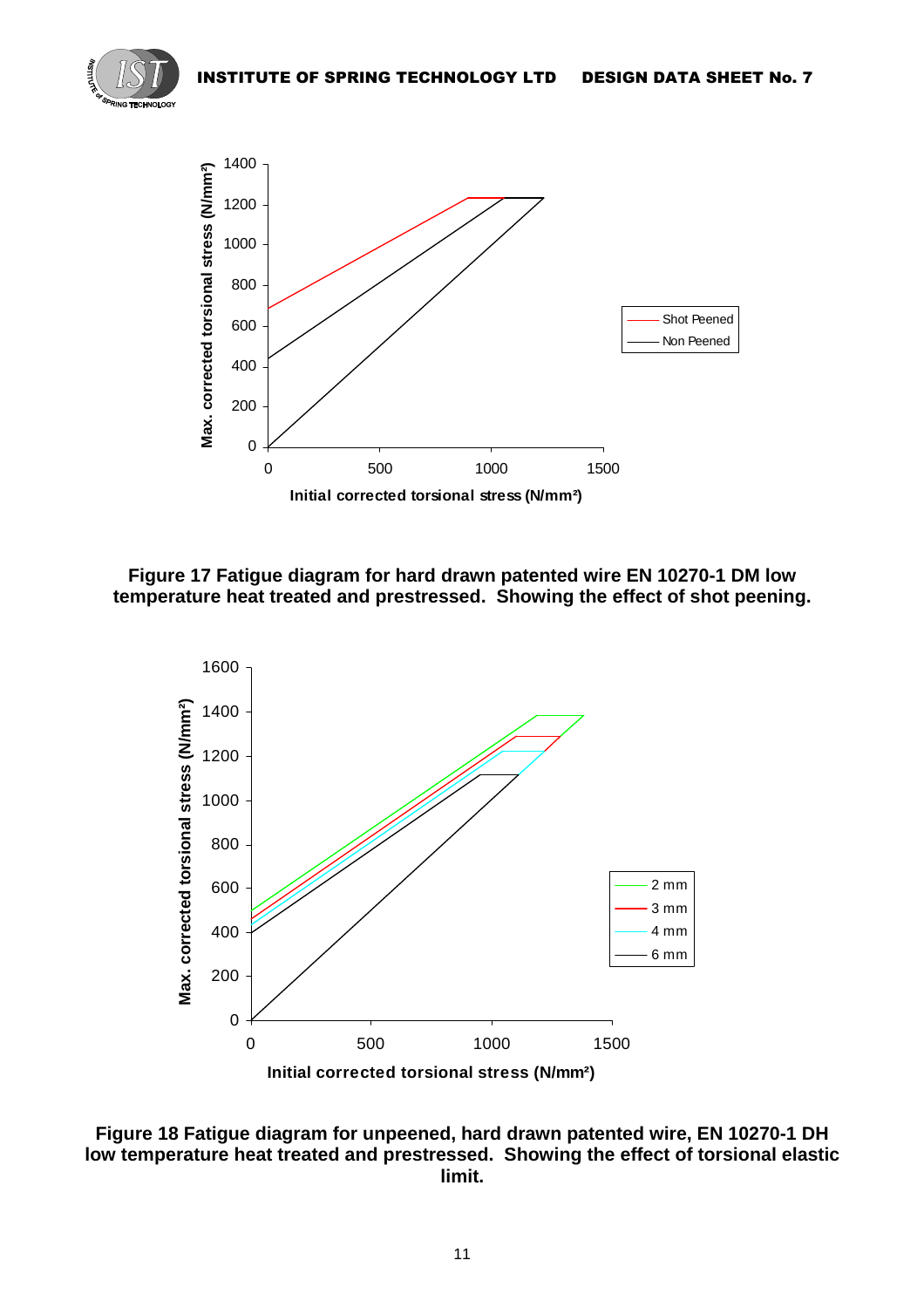



**Figure 19 Fatigue diagram for unpeened, hard drawn patented wire EN 10270-1 DH low temperature heat treated and prestressed. Showing the effect of tensile range.** 



**Figure 20 Fatigue diagram for hard drawn patented wire EN 10270-1 DH low temperature heat treated and prestressed. Showing the effect of shot peening.**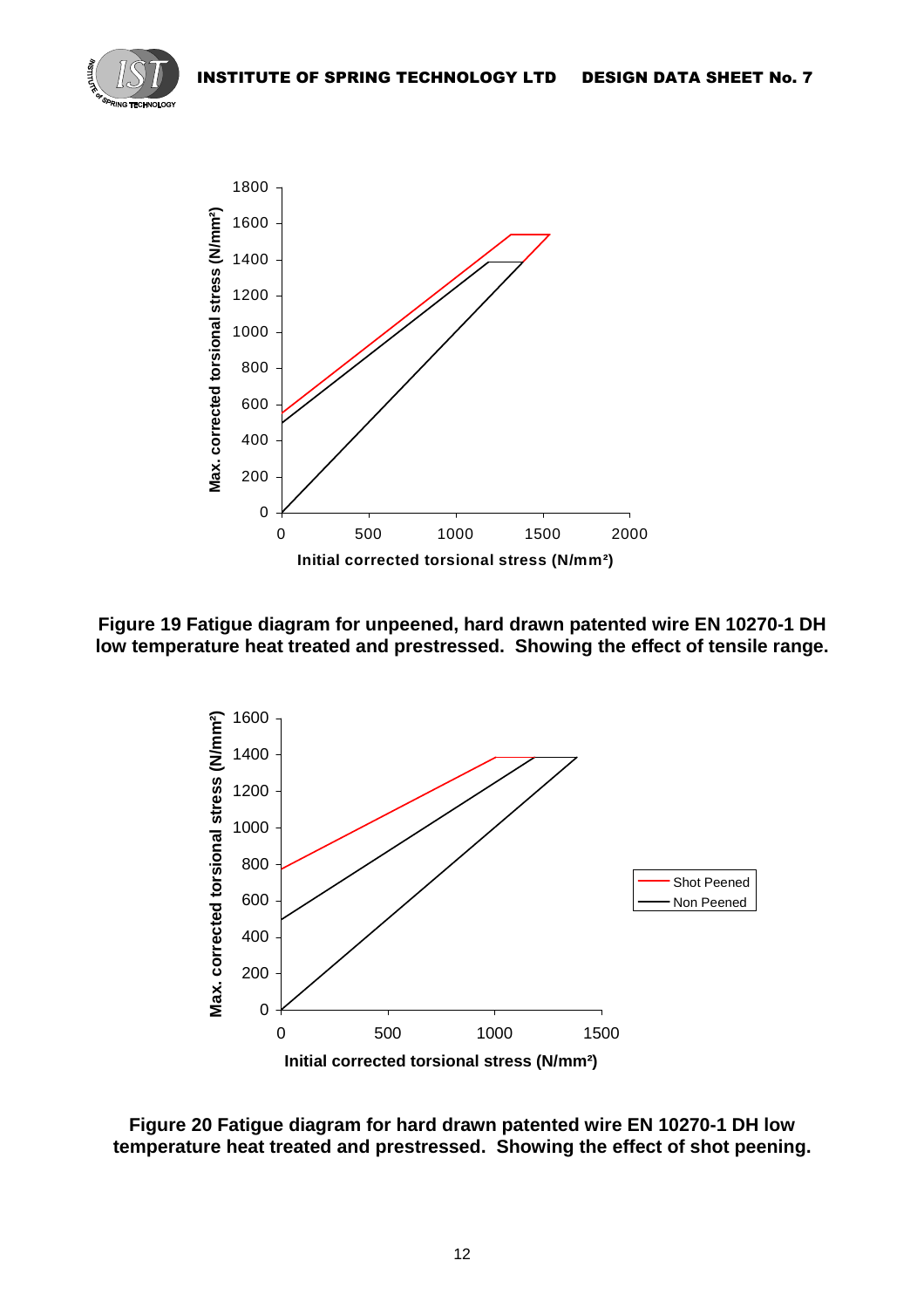



**Figure 21 Fatigue diagram for unpeened, harden and tempered carbon steel wire EN 10270-2 TDC low temperature heat treated and prestressed. Showing the effect of torsional elastic limit.** 



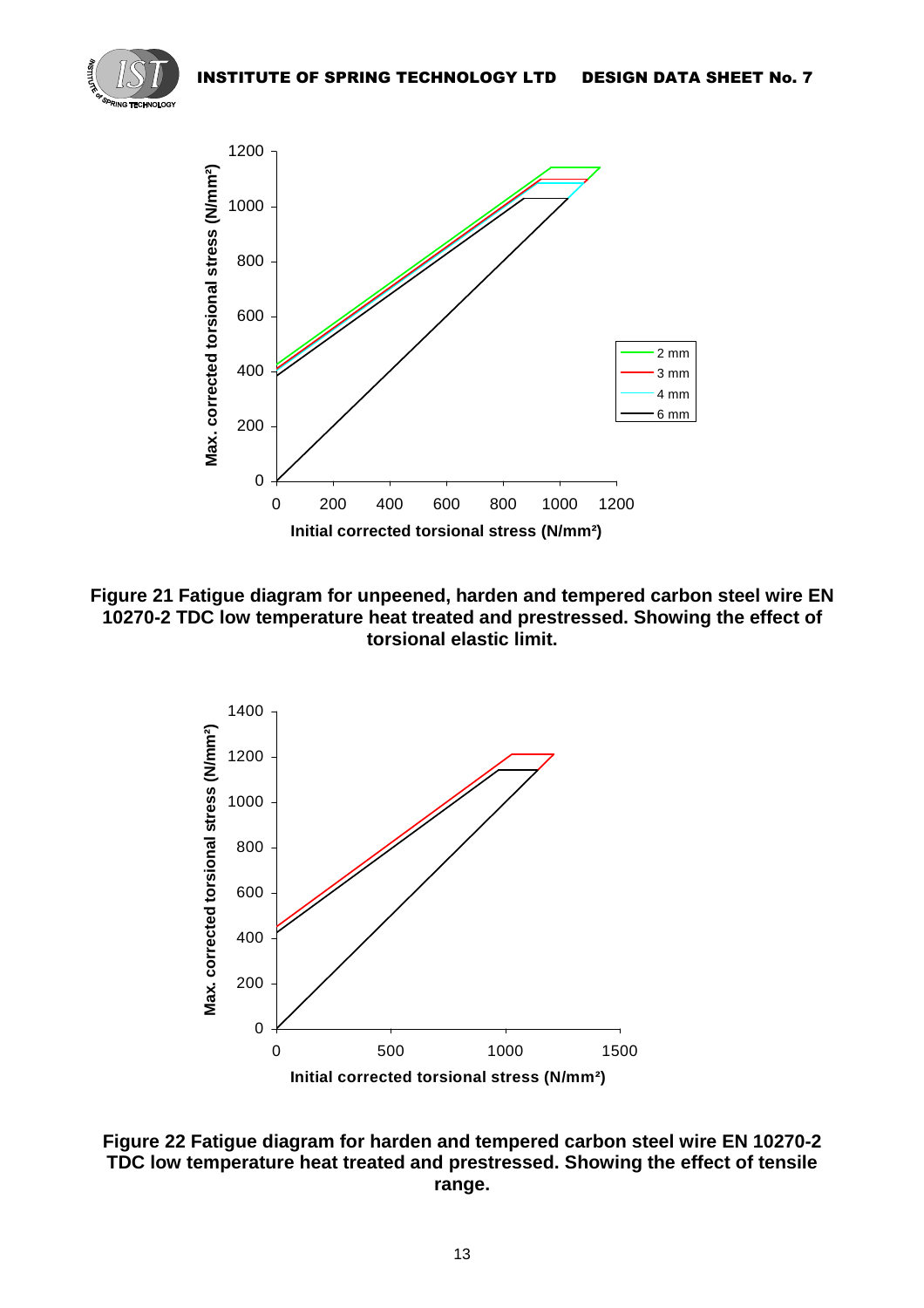



# **Figure 23 Fatigue diagram for harden and tempered carbon steel EN 10270-2 TDC low temperature heat treated and prestressed. Showing the effect of shot peening.**



## **Figure 24 Fatigue diagram for harden and tempered chrome vanadium steel EN 10270-2 TDCrV low temperature heat treated and prestressed. Showing the effect of torsional elastic limit.**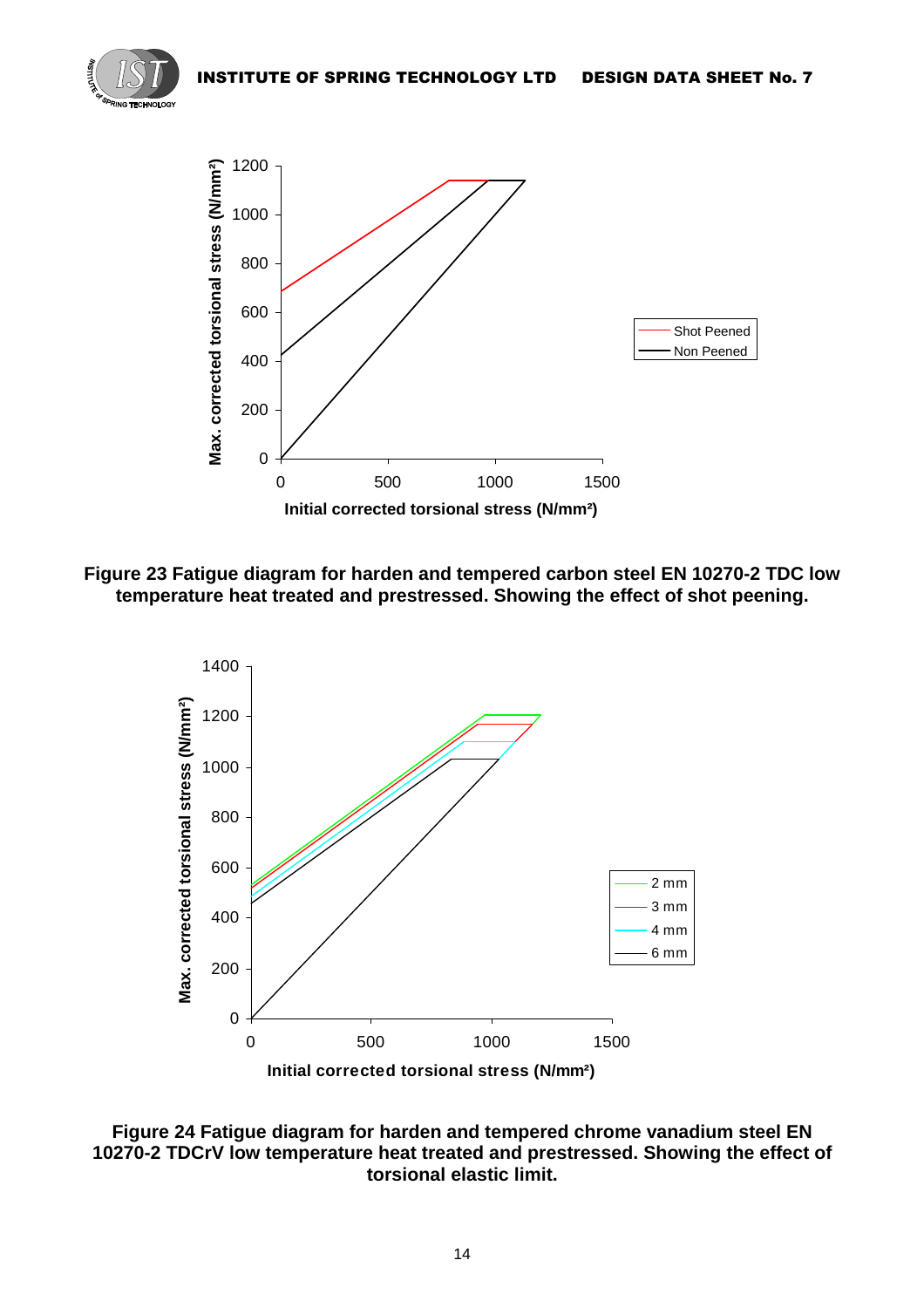





#### **Figure 26 Fatigue diagram for harden and tempered chrome vanadium steel EN 10270-2 TDCrV low temperature heat treated and prestressed. Showing the effect of shot peening.**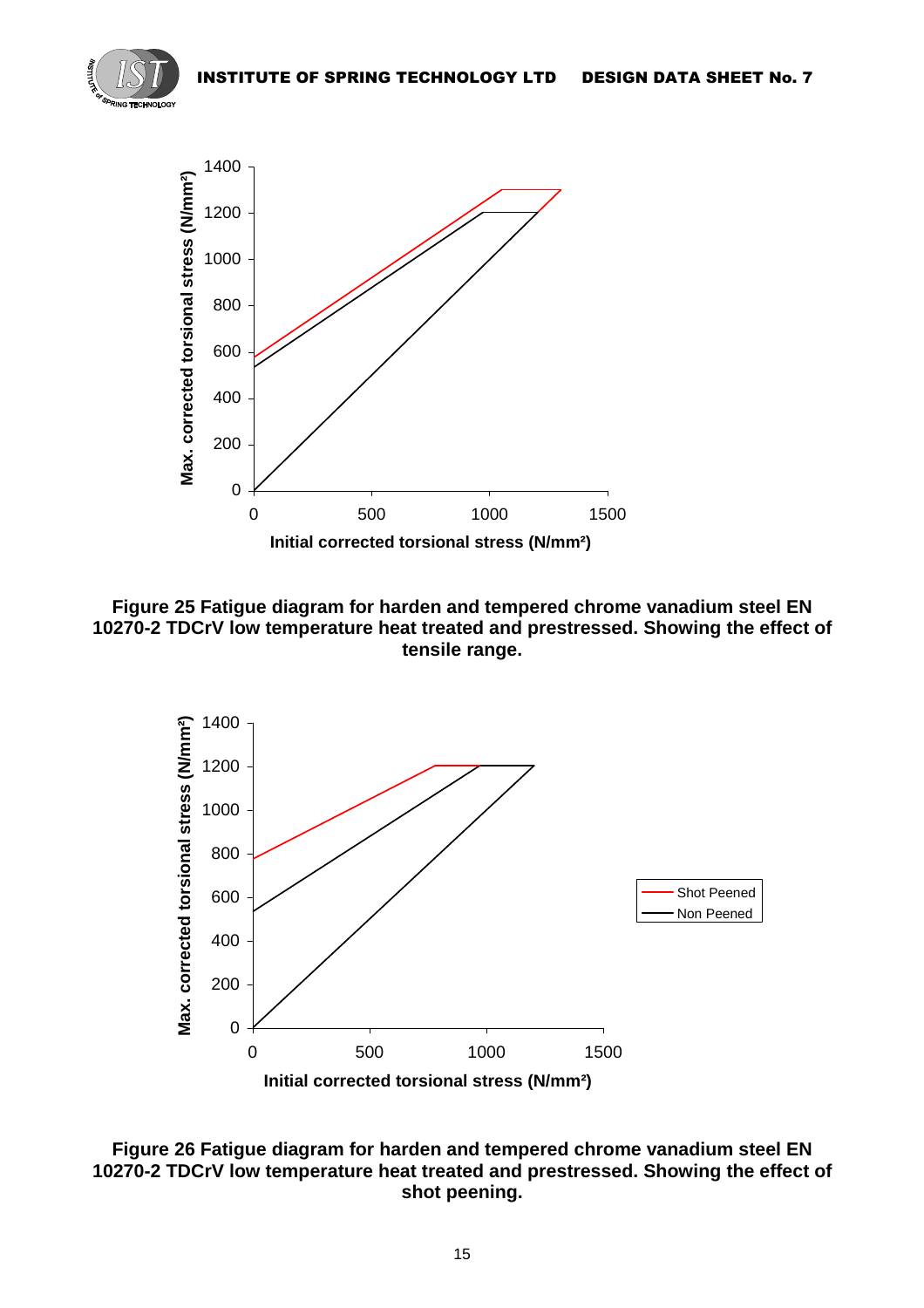







#### **Figure 28 Fatigue diagram for unpeened harden and tempered silicon chrome steel EN 10270-2 TDSiCr low temperature heat treated and prestressed. Showing the effect of tensile range.**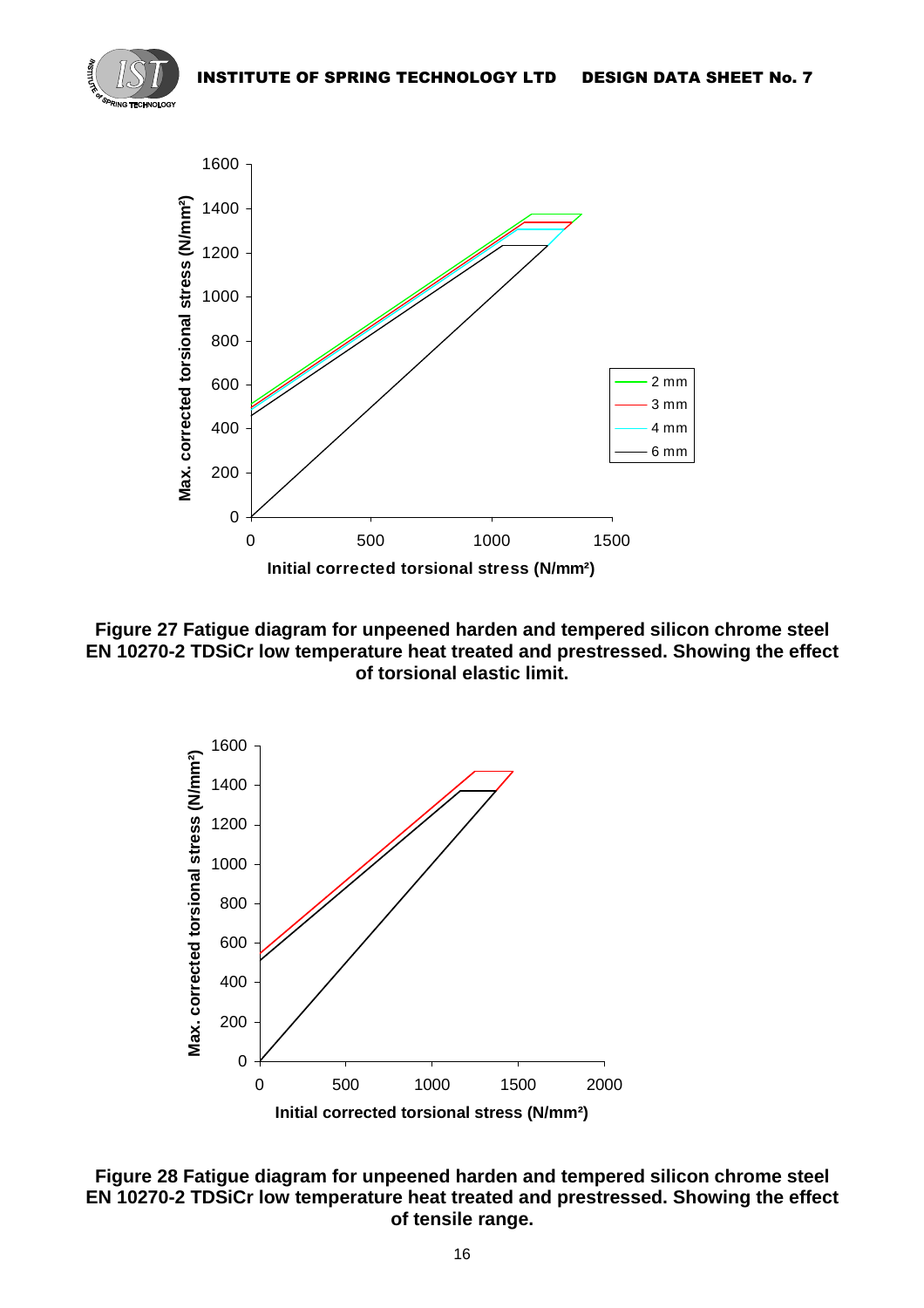

**Figure 29 Fatigue diagram for unpeened harden and tempered silicon chrome steel EN 10270-2 TDSiCr low temperature heat treated and prestressed. Showing the effect of shot peening.** 



**Figure 30 Fatigue diagram for harden and tempered carbon steel EN 10270-2 VDC low temperature heat treated and prestressed. Showing the effect of torsional elastic limit.**